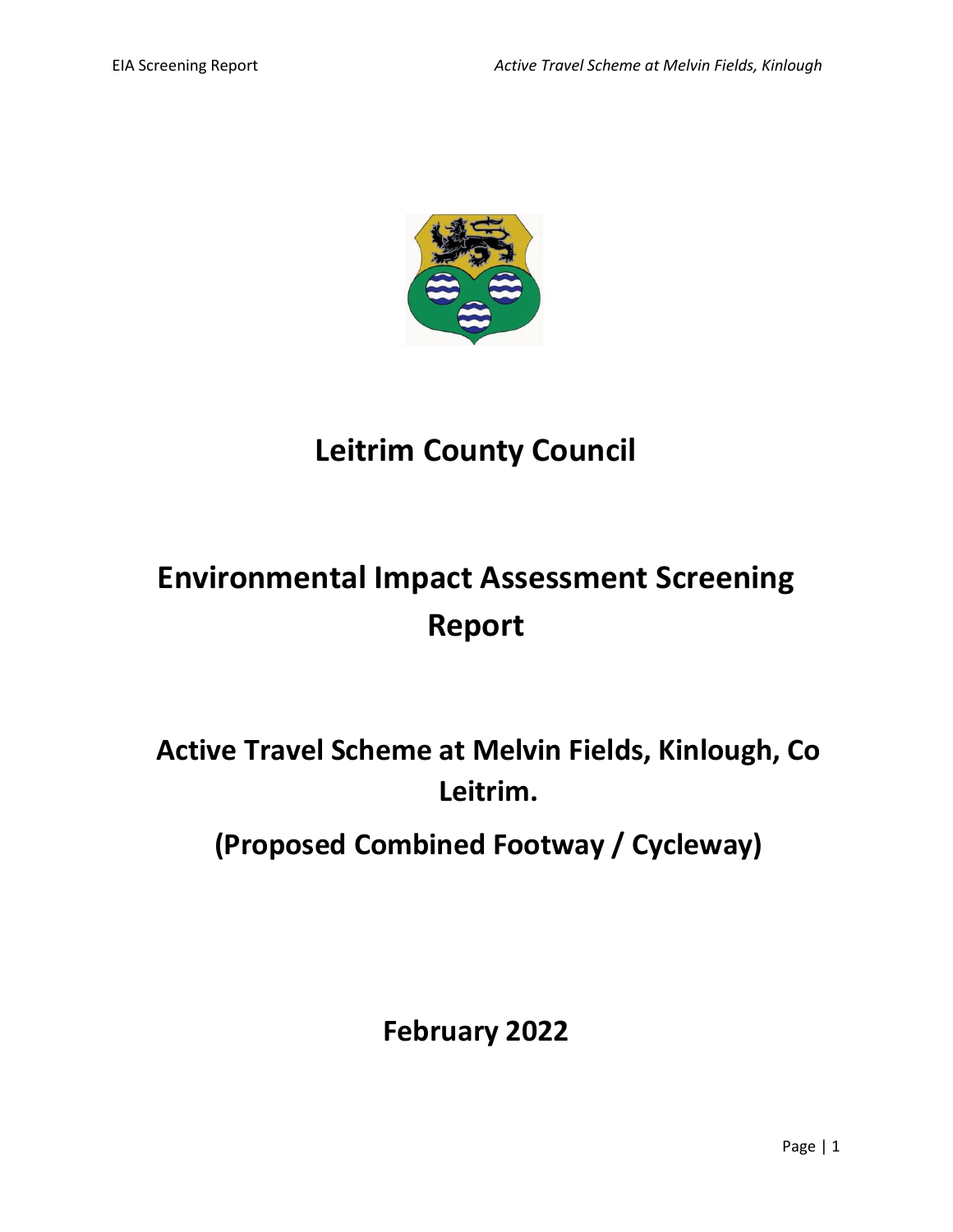## 1. Introduction

This is an Environmental Impact Assessment (EIA) screening report for the proposed Active Travel Scheme at R280, Melvin Fields, Kinlough, Co. Leitrim. The purpose of the report is to screen the proposed development to establish whether it requires the undertaking of an Environmental Impact Assessment (EIA) and as a result if an Environmental Impact Assessment Report (EIAR) is required to be prepared. An Appropriate Assessment Screening Statement has been prepared separately.

The screening process includes an assessment of the details of the proposal with reference to the relevant EIA legislation including the EIA Directive 2011/92/EU (as amended by Directive 2014/52/EU), the Planning & Development and Roads legislation and relevant EU Guidance including *Interpretation of definitions of project categories of annex I and II of the EIA Directive,* EU, 2015 and *Environmental Impact Assessment of Projects Guidance on Screening*, EU, 2017.

The consideration of potential impacts covers all significant direct, indirect, and secondary impacts as relevant, with reference to the guidance and in compliance with the legislation, including the specified criteria for determining whether certain development types should be subject to EIA:

- (i) Characteristics of the proposal
- (ii) Location of the proposal
- (iii) Characteristics of potential impacts

The EIA screening covers:

- Description of the proposed development
- The legislative basis for EIA
- Screening considerations
- **Conclusions**

#### 2. The Proposed Development

The proposed project comprises a total length of 246 metres located along the R280 at Melvin fields, Kinlough, Co Leitrim. The project comprises the following elements:

- 1. Construction of a combined footway and associated public lighting along both sides of the R280, north of Kinlough, Co. Leitrim, from the end of the existing (outbound) footpath, extending for approximately 246 metres.
- 2. Provision of 1 no. additional Public Lighting Column along north-west end of the scheme.
- 3. Provision of adequate drainage to serve length of scheme.

The main objective of the project is to provide walking and cycling infrastructure in Kinlough to discourage the use of motor vehicles for trips to local amenities. The proposed development comprises a length of 220 metres. The development is located within the development envelope of Kinlough as defined by the Land Use Zoning Strategy contained in the County Development Plan 2015-2021. Overall, the full scope of the project is small in scale.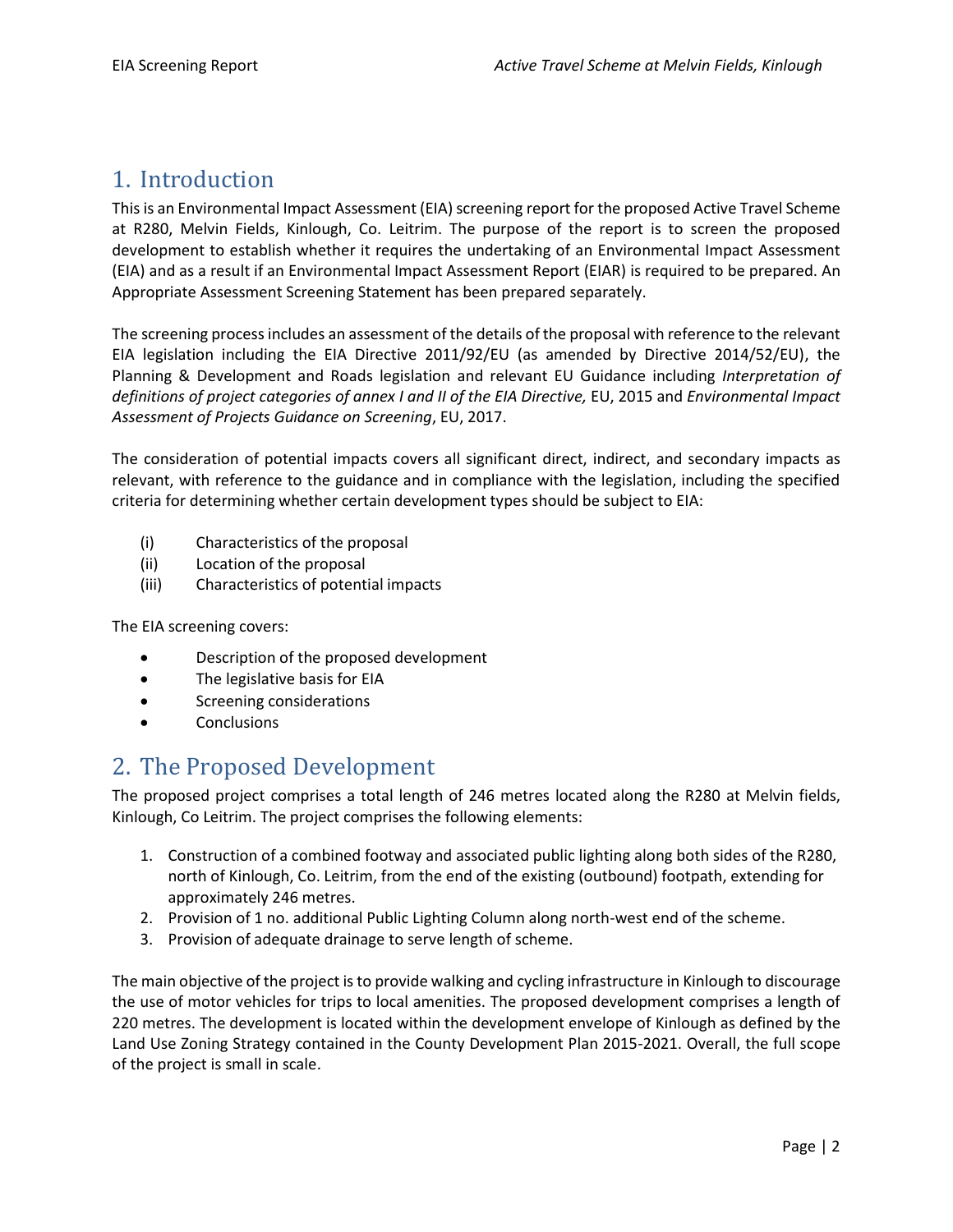

## 3. Legislative Basis for EIA

EIA requirements derive from the EIA Directive 2011/92/EU (as amended by Directive 2014/52/EU) on the assessment of the effects of certain public and private projects on the environment.

The Directive has been transposed into the following Irish legislation;

- The Roads Act 1993, as amended by, inter alia, the:
	- o Roads Regulations, 1994 (S.I. 119/1994)
	- o European Union (Roads Act 1993) (Environmental Impact Assessment) (Amendment) Regulations, 2019 (S.I. 279/2019)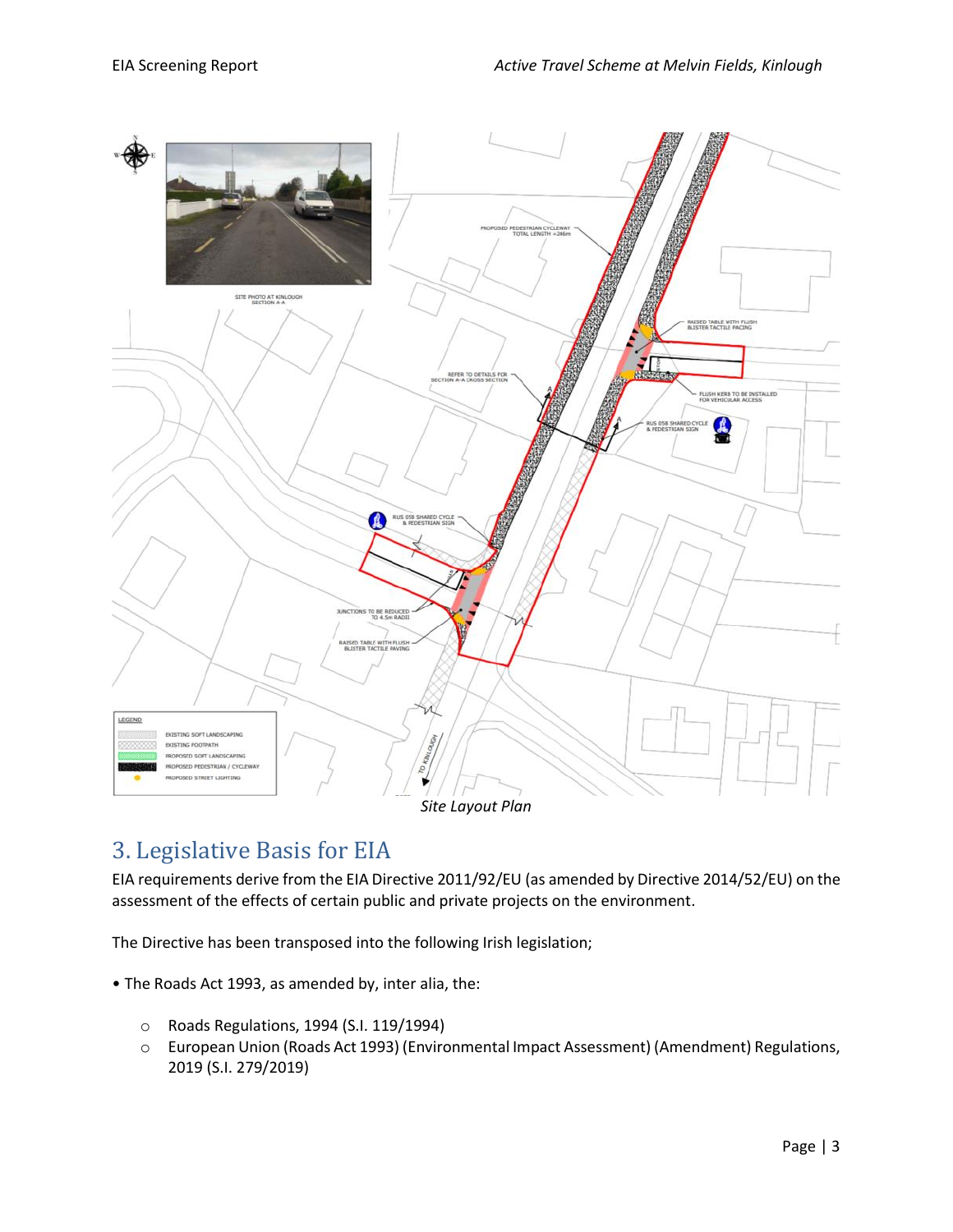Section 50 of the Act specifies the types of roads projects that automatically require EIA and sets out criteria for determining whether or not other roads projects should be subject to EIA.

- The Planning and Development Acts 2000-2021 (Part X), as amended by, inter alia, the:
	- o Planning and Development Regulations 2001 (S.I. 600/2001)
	- o European Union (Planning and Development) (Environmental Impact Assessment) Regulations 2018) (S.I. 296/2018)

o

Part 1 of Schedule 5 of these regulations lists projects included in Annex I of the Directive which automatically require EIA.

For projects included in Annex II of the Directive, Part 2 of Schedule 5 provides thresholds, above which EIA is required.

## 4. Screening Considerations

In the first instance it is necessary to determine whether the project is of a type that requires EIA. The project types prescribed for EIA purposes in the Roads legislation are listed below.

| Mandatory                                                                                                                                                                        |                                                                                                                                                                                                                                                                                                                             | <b>Regulatory Reference<sup>3</sup></b>                                                                                                 |
|----------------------------------------------------------------------------------------------------------------------------------------------------------------------------------|-----------------------------------------------------------------------------------------------------------------------------------------------------------------------------------------------------------------------------------------------------------------------------------------------------------------------------|-----------------------------------------------------------------------------------------------------------------------------------------|
| (1) Construction of a motorway.                                                                                                                                                  |                                                                                                                                                                                                                                                                                                                             | S. 50(1)(a) of the Roads Act, 1993,<br>as substituted by $S. 9(1)(d)(i)$ of<br>the Roads Act, 2007.                                     |
| (2) Construction of a busway.                                                                                                                                                    |                                                                                                                                                                                                                                                                                                                             | S. 50(1)(a) of the Roads Act, 1993,<br>as substituted by $S. 9(1)(d)(i)$ of<br>the Roads Act, 2007.                                     |
| (3) Construction of a service area.                                                                                                                                              |                                                                                                                                                                                                                                                                                                                             | S. 50(1)(a) of the Roads Act, 1993,<br>as substituted by $S. 9(1)(d)(i)$ of<br>the Roads Act, 2007.                                     |
| (4) Any prescribed type of proposed<br>road development consisting of the<br>construction of a proposed public road<br>or the improvement of an existing<br>public road, namely: | The construction of a new road of four<br>or more lanes, or the realignment or<br>widening of an existing road so as to<br>provide four or more lanes, where such<br>new, realigned or widened road would<br>be eight kilometres or more in length in<br>a rural area, or 500 metres or more in<br>length in an urban area; | Article 8 of the Roads Regulations,<br>1994 (Road development<br>prescribed for the purposes of S.<br>50(1)(a) of the Roads Act, 1993). |
|                                                                                                                                                                                  | The construction of a new bridge or<br>tunnel which would be 100 metres or<br>more in length.                                                                                                                                                                                                                               | Article 8 of the Roads Regulations,<br>1994 (Road development<br>prescribed for the purposes of S.<br>50(1)(a) of the Roads Act, 1993). |
|                                                                                                                                                                                  |                                                                                                                                                                                                                                                                                                                             |                                                                                                                                         |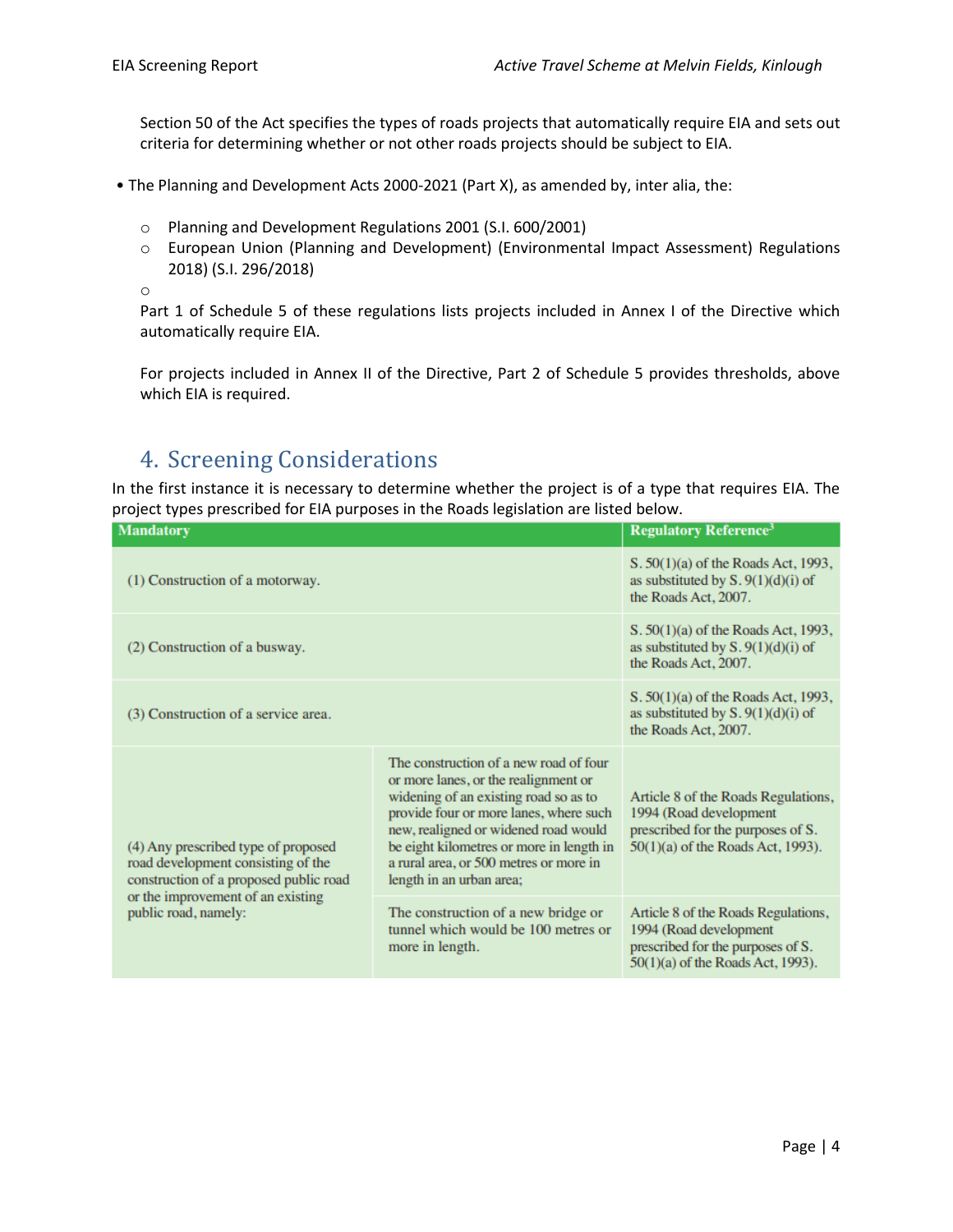| (5) Where An Bord Pleanála (ABP) considers that a proposed road development<br>would be likely to have significant effects on the environment it shall direct the<br>road authority to prepare an EIS.                                                                                      | S. 50(1)(b) of the Roads Act, 1993.                                                                                                                                                                            |                                                                                                               |  |
|---------------------------------------------------------------------------------------------------------------------------------------------------------------------------------------------------------------------------------------------------------------------------------------------|----------------------------------------------------------------------------------------------------------------------------------------------------------------------------------------------------------------|---------------------------------------------------------------------------------------------------------------|--|
| (6) Where a road authority considers that a proposed road development would be<br>likely to have significant effects on the environment it shall inform ABP in writing $S. 50(1)(c)$ of the Roads Act, 1993.<br>and where ABP concurs it shall direct the road authority to prepare an EIS. |                                                                                                                                                                                                                |                                                                                                               |  |
|                                                                                                                                                                                                                                                                                             | (i) Special Area of Conservation (SAC)                                                                                                                                                                         |                                                                                                               |  |
| (7) Where a proposed road development<br>would be located on certain<br>environmental sites <sup>4</sup> the road authority<br>shall decide whether the proposed road<br>development would be likely to have<br>significant effects on the environment.<br>"The sites concerned are":       | (ii) A site notified in accordance with<br>Regulation 4 of the European<br><b>Communities (Natural Habitats)</b><br>Regulations, 1997 (S.I. No. 94 of 1997)                                                    |                                                                                                               |  |
|                                                                                                                                                                                                                                                                                             | (iii) Special Protection Area                                                                                                                                                                                  |                                                                                                               |  |
|                                                                                                                                                                                                                                                                                             | (iv) A site where consultation has been<br>initiated in accordance with Article 5 of<br>Council Directive 92/43/EC of 21 May,<br>1992, on the conservation of natural<br>habitats and of wild flora and fauna. | S. 50(1)(d) of the Roads Act, 1993,<br>as inserted by Art. 14(a) of the EIA<br>(Amendment) Regulations, 1999. |  |
|                                                                                                                                                                                                                                                                                             | (v) A Nature Reserve within the<br>meaning of sections 15 or 16 of the<br>Wildlife Act, 1976.                                                                                                                  |                                                                                                               |  |
|                                                                                                                                                                                                                                                                                             | (vi) Refuge for Fauna under section 17<br>of the Wildlife Act, 1976.                                                                                                                                           |                                                                                                               |  |
| If the road authority considers that significant environmental effects are likely, it<br>shall inform ABP in accordance with section $50(1)(c)$ .                                                                                                                                           |                                                                                                                                                                                                                |                                                                                                               |  |

The project types prescribed for EIA purposes under the Planning legislation is detailed as follows:

Planning and Development legislation S.I. 600/2001, Schedule 5, Pt 2 project type 10. Infrastructure projects (b) (iv):

*Urban development which would involve an area greater than 2 hectares in the case of a business district, 10 hectares in the case of other parts of a built-up area and 20 hectares elsewhere.* 

*(In this paragraph, "business district" means a district within a city or town in which the predominant land use is retail or commercial use.)*

Commission guidance (Interpretation of definitions of project categories of annex I and II of the EIA Directive, 2015, EU) lists a range of projects, stating that these or other projects with similar characteristics can be considered to be 'urban development'. These include:

- Shopping centres
- Bus garages
- Train depots
- Hospitals
- Universities
- Sports stadiums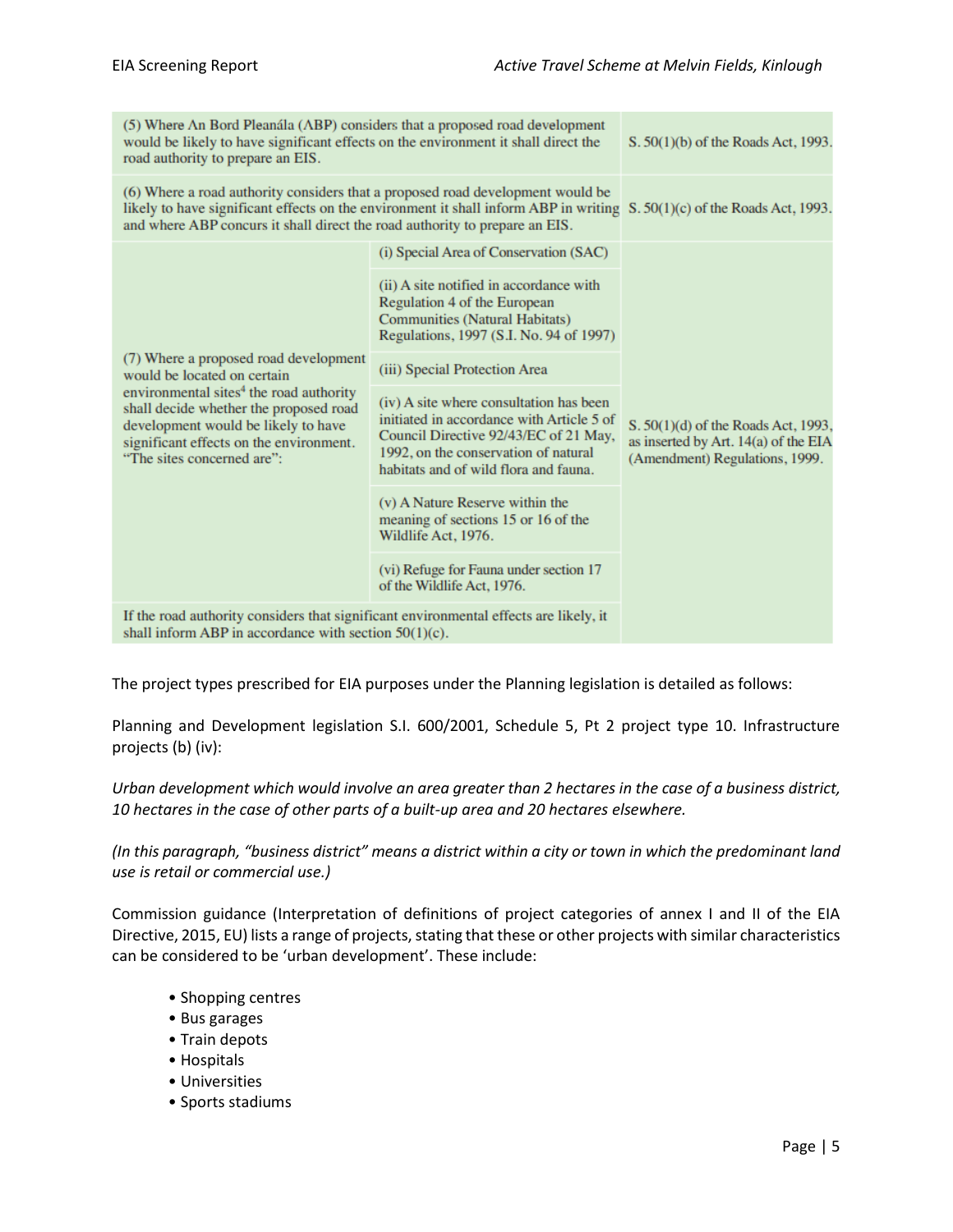- Cinemas
- Theatres
- Concert halls
- Other cultural centres
- Sewerage or water supply networks.

The proposed scheme does not correspond to or have similar characteristics to any of these types of projects.

#### **Sub-threshold Development**

Schedule 7 of the Planning and Development Regulations specifies the criteria for determining whether or not a sub-threshold development is required to be subject to EIA. As the project does not correspond to any project type in the Roads or Planning and Development legislation, as listed above, it is not considered to be 'sub-threshold development'.

Notwithstanding, given the wide ranging requirement of 50 (1) (b) to (d) of the Roads Act (as above) that any road development or road improvement project which would be likely to have significant effects on the environment should be subject to EIA, for the avoidance of any doubt, the next section of this report provides a review of the project against prescribed criteria for determining whether or not a sub-threshold development is required to be subject to EIA.

These criteria are given in Annex III of the EIA Directive as transcribed into Schedule 7 of the Planning and Development Regulations.

These criteria cover:

- 1. Characteristics of the proposed development
- 2. Location of the proposed development
- 3. Types and characteristics of potential impacts.

#### The criteria are listed in the table below:

| <b>Schedule 7 Criteria</b>                                                           |                                                     | <b>Relevance</b> | <b>Commentary</b>                                                                              |
|--------------------------------------------------------------------------------------|-----------------------------------------------------|------------------|------------------------------------------------------------------------------------------------|
| <b>Characteristics of</b><br>$\mathbf{1}$ .<br><b>Proposed</b><br><b>Development</b> | The size of the<br>proposed<br>development.         | N <sub>0</sub>   | The proposed<br>development is minor<br>in scale.                                              |
| The characteristics of<br>proposed<br>development, in<br>particular:                 | The cumulation with<br>the proposed<br>development. | N <sub>0</sub>   | The infrastructure will<br>encourage more safe<br>active travel along this<br>section of road. |
|                                                                                      | The use of natural<br>resources.                    | <b>No</b>        | The proposed<br>development does not<br>impact negatively upon<br>natural resources.           |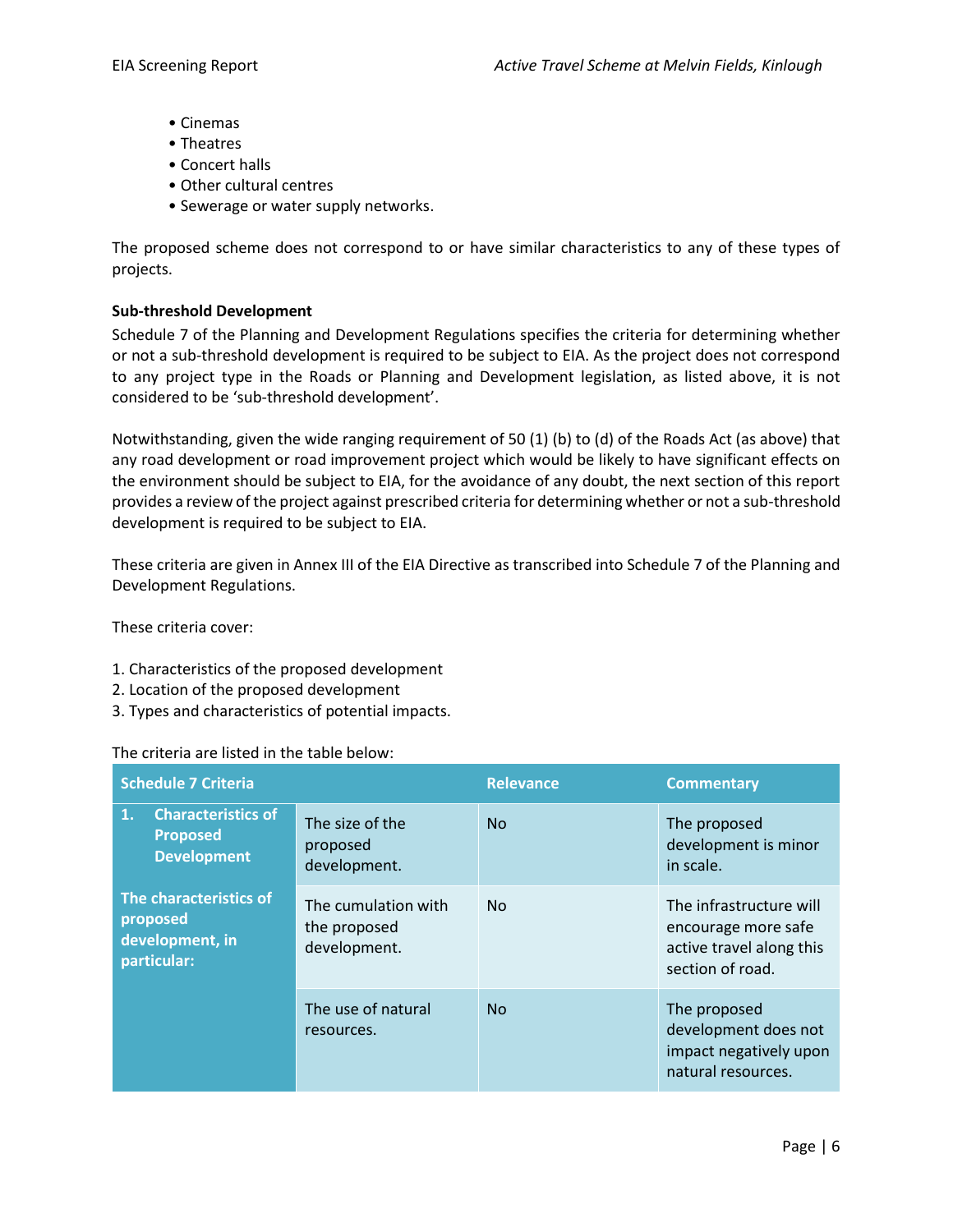| The production of<br>waste.                                                       | <b>No</b> | Waste produced during<br>the construction<br>process are anticipated<br>to be minor and not<br>likely to cause<br>significant effects. |
|-----------------------------------------------------------------------------------|-----------|----------------------------------------------------------------------------------------------------------------------------------------|
| Pollution and<br>nuisances.                                                       | <b>No</b> | The impacts including<br>noise and dust within<br>acceptable standards<br>are anticipated to be<br>negligible.                         |
| The risk of accidents,<br>having regard to<br>substances or<br>technologies used. | <b>No</b> | The potential impacts<br>are anticipated to be<br>negligible given the<br>nature of the proposed<br>development.                       |

| <b>Schedule 7 Criteria</b>                                                                                                                                                        |                                                                                                                                                                   | <b>Relevance</b> | <b>Commentary</b>                                                                                                                                                     |
|-----------------------------------------------------------------------------------------------------------------------------------------------------------------------------------|-------------------------------------------------------------------------------------------------------------------------------------------------------------------|------------------|-----------------------------------------------------------------------------------------------------------------------------------------------------------------------|
| 2.<br><b>Location of</b><br><b>Proposed</b><br><b>Development</b><br><b>The environmental</b><br>sensitivity of<br>geographical areas<br>likely to be affected by<br>the proposed | The existing land use                                                                                                                                             | <b>No</b>        | There is no change in<br>existing land use<br>associated with this<br>proposed<br>development. The<br>development provides<br>for safe pedestrian and<br>cycle paths. |
| development, having<br>regard in particular to:                                                                                                                                   | The relative<br>abundance, quality and<br>regenerative capacity<br>of natural resources in<br>the area                                                            | <b>No</b>        | The impacts are<br>anticipated to be<br>negligible given the<br>scale of the proposed<br>development.                                                                 |
|                                                                                                                                                                                   | The absorption<br>capacity of the natural<br>environment, paying<br>particular attention to<br>the following areas:<br>Wetlands, riparian<br>areas, river mouths; | No               | The impacts are<br>anticipated to be<br>negligible given the<br>scale of the proposed<br>development.                                                                 |
|                                                                                                                                                                                   | Coastal zones                                                                                                                                                     | <b>No</b>        | N/A                                                                                                                                                                   |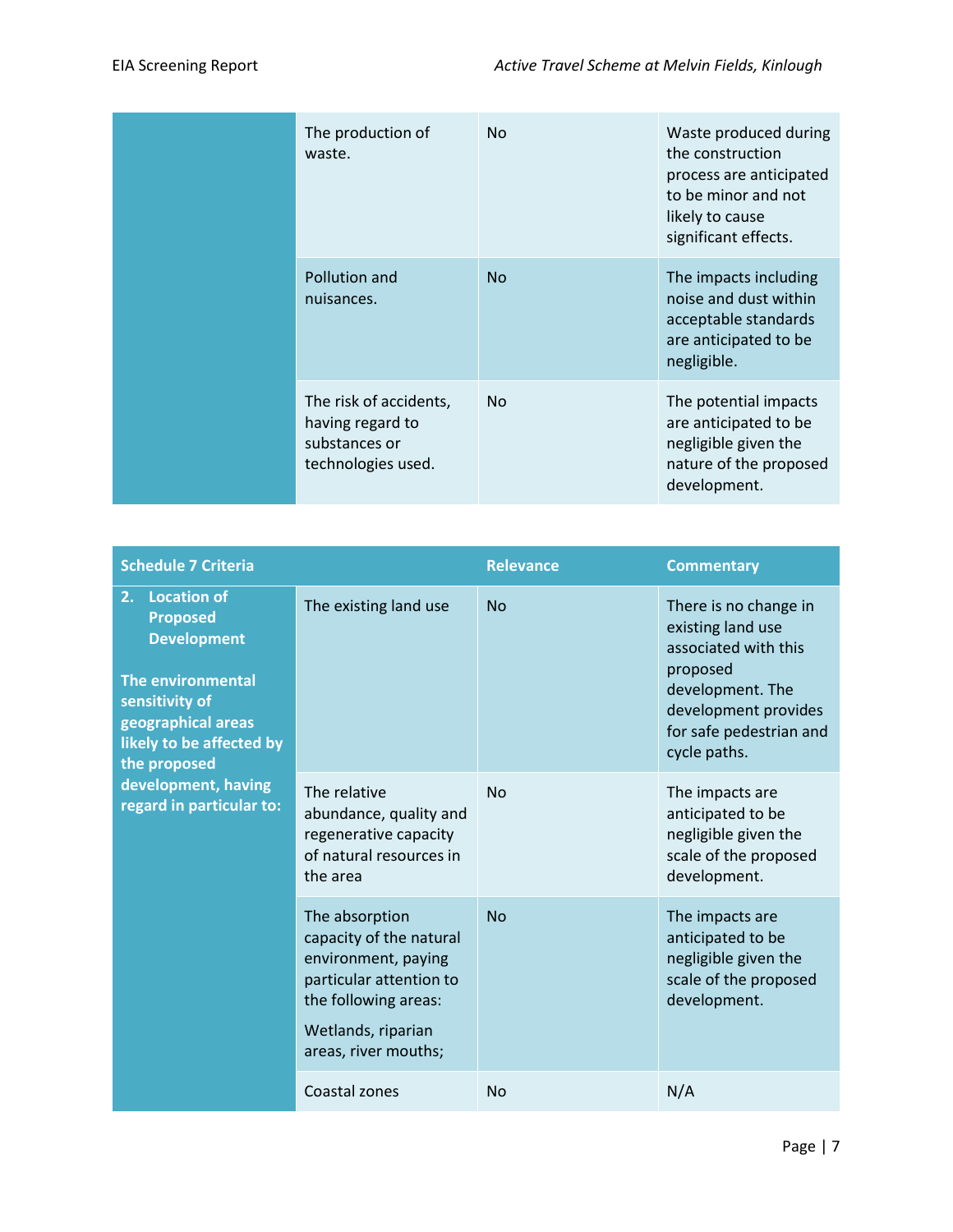| Mountain and forest<br>areas                                                                                                                                       | <b>No</b> | N/A                                                                                                                                                                                                                                                          |
|--------------------------------------------------------------------------------------------------------------------------------------------------------------------|-----------|--------------------------------------------------------------------------------------------------------------------------------------------------------------------------------------------------------------------------------------------------------------|
| Nature reserves and<br>parks                                                                                                                                       | <b>No</b> | N/A                                                                                                                                                                                                                                                          |
| Areas classified or<br>protected under<br>legislation, including<br>special protection<br>areas designated<br>pursuant to<br>Directives79/409/EEC<br>and 92/43/EEC | <b>No</b> | The Appropriate<br><b>Assessment Screening</b><br>Report submitted with<br>the Part 8 application<br>concludes that the<br>proposed development<br>is not foreseen to give<br>rise to any significant<br>adverse effects on<br>designated European<br>sites. |
| Areas in which the<br>environmental quality<br>standards laid down in<br>legislation of the EU<br>have already been<br>exceeded                                    | Nο        | N/A                                                                                                                                                                                                                                                          |
| Densely populated<br>areas                                                                                                                                         | <b>No</b> | N/A                                                                                                                                                                                                                                                          |
| Landscapes of<br>historical, cultural<br>archaeological<br>significance                                                                                            | No        | The impacts<br>particularly those of<br>historical, cultural and<br>archaeological<br>significance are<br>anticipated to be<br>negligible.                                                                                                                   |

| Schedule 7 Criteria                               |                                            | <b>Relevance</b> | <b>Commentary</b>                          |
|---------------------------------------------------|--------------------------------------------|------------------|--------------------------------------------|
| 3. Characteristics of<br><b>Potential Impacts</b> | The magnitude and<br>spatial extent of the | No.              | The impacts are<br>anticipated to be minor |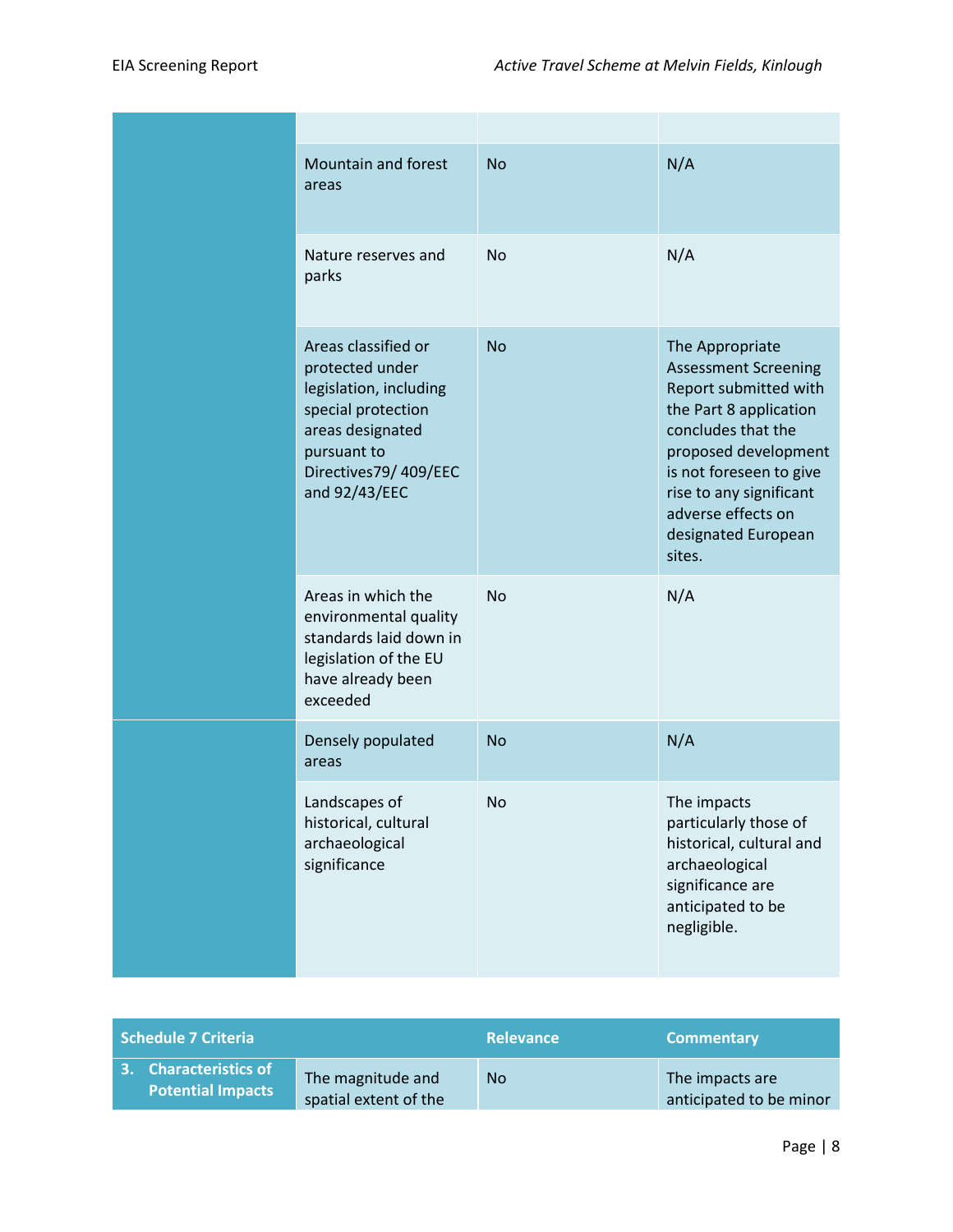| The potential<br>significant effects of                                                                                             | impact (geographical<br>area and size of the<br>affected population)                                                                                                                                                                                                                                                                                                                                            |           | given the scale of the<br>proposed<br>development.                                                                                             |
|-------------------------------------------------------------------------------------------------------------------------------------|-----------------------------------------------------------------------------------------------------------------------------------------------------------------------------------------------------------------------------------------------------------------------------------------------------------------------------------------------------------------------------------------------------------------|-----------|------------------------------------------------------------------------------------------------------------------------------------------------|
| proposed development<br>in relation to criteria<br>set out under<br>paragraphs 1 and 2<br>above and having<br>particular regard to: | The nature of the<br>impact                                                                                                                                                                                                                                                                                                                                                                                     | <b>No</b> | The nature of impacts<br>are considered to be<br>localised and not to<br>impact a wider area<br>where environmental<br>sensitives are present. |
|                                                                                                                                     | The transboundary<br>nature of the impact                                                                                                                                                                                                                                                                                                                                                                       | <b>No</b> | N/A                                                                                                                                            |
|                                                                                                                                     | The magnitude and<br>complexity of the<br>impact.                                                                                                                                                                                                                                                                                                                                                               | <b>No</b> | The impacts are<br>anticipated to be minor<br>given the scale of the<br>proposed<br>development.                                               |
|                                                                                                                                     | The probability of the<br>impact.                                                                                                                                                                                                                                                                                                                                                                               | <b>No</b> | There are no significant<br>environmental effects<br>anticipated                                                                               |
|                                                                                                                                     | The expected onset,<br>duration, frequency<br>and reversibility of the<br>impact,                                                                                                                                                                                                                                                                                                                               | <b>No</b> | There are no significant<br>environmental effects<br>anticipated                                                                               |
|                                                                                                                                     | The cumulation of the<br>impact with the impact<br>of other existing<br>and/or development<br>the subject of a<br>consent for proposed<br>development for the<br>purposes of section<br>172(1A)(b) of the Act<br>and/or development<br>the subject of any<br>development consent<br>for the purposes of the<br><b>Environmental Impact</b><br><b>Assessment Directive</b><br>by or under any other<br>enactment | <b>No</b> | There are no significant<br>environmental effects<br>anticipated.                                                                              |